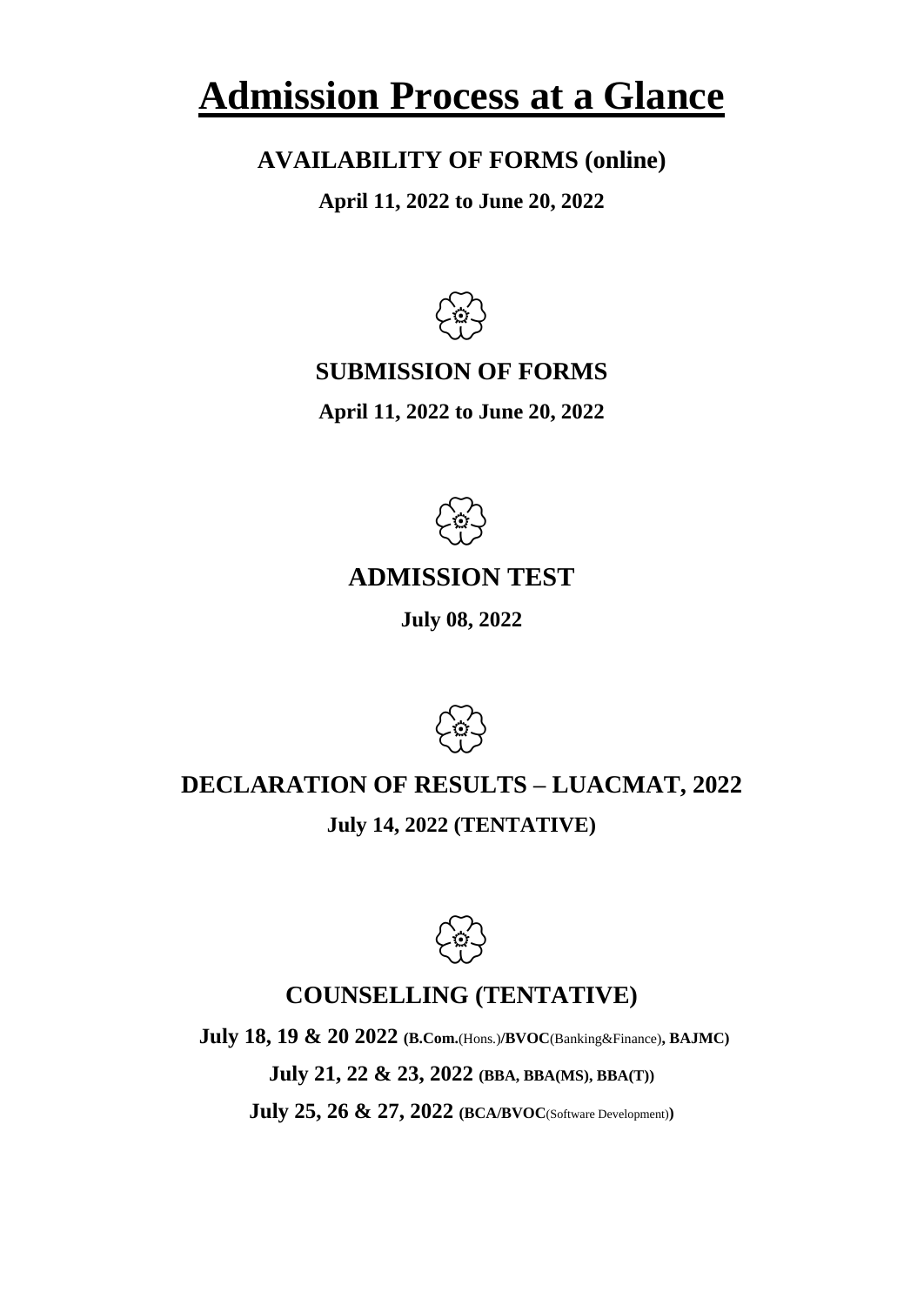# **Lucknow University Associated Colleges Management Admission Test - 2022 LUACMAT - 2022**

## *Introduction*

Lucknow University Associated Colleges Management Admission Test (LUACMAT) is conducted by National Post Graduate College every year. LUACMAT is a collective venture of the associated colleges of the University of Lucknow to hold common entrance examination and complete the process of admission after counselling in BBA, BBA(MS), BBA(T) B.Com.(Hons.), BCA, BAJMC, B.Voc.(Software & E-Governance) and B.Voc. (Banking  $\&$  Finance) Programs. The objective of introducing the management  $\&$ professional Programs at undergraduate level is to prepare strong foundation of students who are willing to take up administration, management, journalism, IT and IT-enable services as their career and develop professionalism in their personality.

BBA (Bachelor of Business Administration), BBA(MS) (BBA in Management Science), BBA(MS) (BBA in Tourism) and B.Com.(Hons.) (Bachelor in Commerce-Hons.) are six semester Programs run by the Institute of Management Studies and also offered by the affiliated colleges of the Lucknow University. Similarly, BCA (Bachelor of Computer Application) and BAJMC (Bachelor of Arts in Journalism and Mass Communication) are also six semester Programs; BCA is run by the Department of Computer Science and BAJMC is offered by the Department of Journalism and Mass Communication. B.Voc. Programs are run under Deen Dayal Upadhyay KAUSHAL Kendra of UGC.

National P.G. College has adopted NEP-2020 and is completely NEP-compliant and the program structure is subject to change as per the government orders from time to time.

## *Objectives of* **LUACMAT**

The Lucknow University had permitted the colleges to adopt their own procedure of admission in professional Programs at undergraduate level. The heads of the institutions offering BBA, BBA(MS), BBA(T), BAJMC, B.Voc. and B.Com. (Hons.) Programs decided to hold a common admission test in the interest of the students who would have to otherwise

- a. apply in different colleges
- b. purchase application forms of different colleges
- c. appear more than once in the admission test
- d. miss/skip one or more admission tests in case of date & time clash.

The heads of institutions decided that the National Post Graduate College should shoulder the responsibility of conducting the common admission test (LUACMAT 2022) and complete the process of admission in BBA, BBA(MS), BBA(T), BCA, B.Com.(Hons.), B.Voc. and BAJMC Programs after counselling.

In addition, National P.G. College will be conducting LUACCET (Lucknow University Associated College Common Entrance Test) for entrance to B.Com. and B.Sc. (Math) from 2022 onwards on receiving multiple requests from associated colleges.

# **Eligibility of LUACMAT 2022**

| BBA, BBA(MS), BBA(T)<br><b>BAJMC</b>              | $10+2$ Passed in any discipline with minimum 50% marks in<br>aggregate at $+2$ level.                                                                     |
|---------------------------------------------------|-----------------------------------------------------------------------------------------------------------------------------------------------------------|
| <b>BCA</b>                                        | 10+2 Passed in any discipline with minimum 50% marks in aggregate at $+2$ level<br>with mathematics/computer as one of the subjects.                      |
| B.Com.(Hons.)                                     | 10+2 Passed in any discipline with minimum 60% marks in aggregate at $+2$ level<br>with either Commerce, Economics or Mathematics as one of the subjects. |
| B.Voc. (Software Development<br>$& E-Governance)$ | $10+2$ Passed in any discipline with minimum 50%                                                                                                          |
| B.Voc. (Banking & Finance)                        | $10+2$ Passed in any discipline with minimum 50%                                                                                                          |
| Note:                                             |                                                                                                                                                           |

- *For SC/ST candidates the eligibility criterion of aggregate marks for all the above Programs will be reduced by 5%.*
	- *Entrance Test Centre may be changed without assigning any reason.*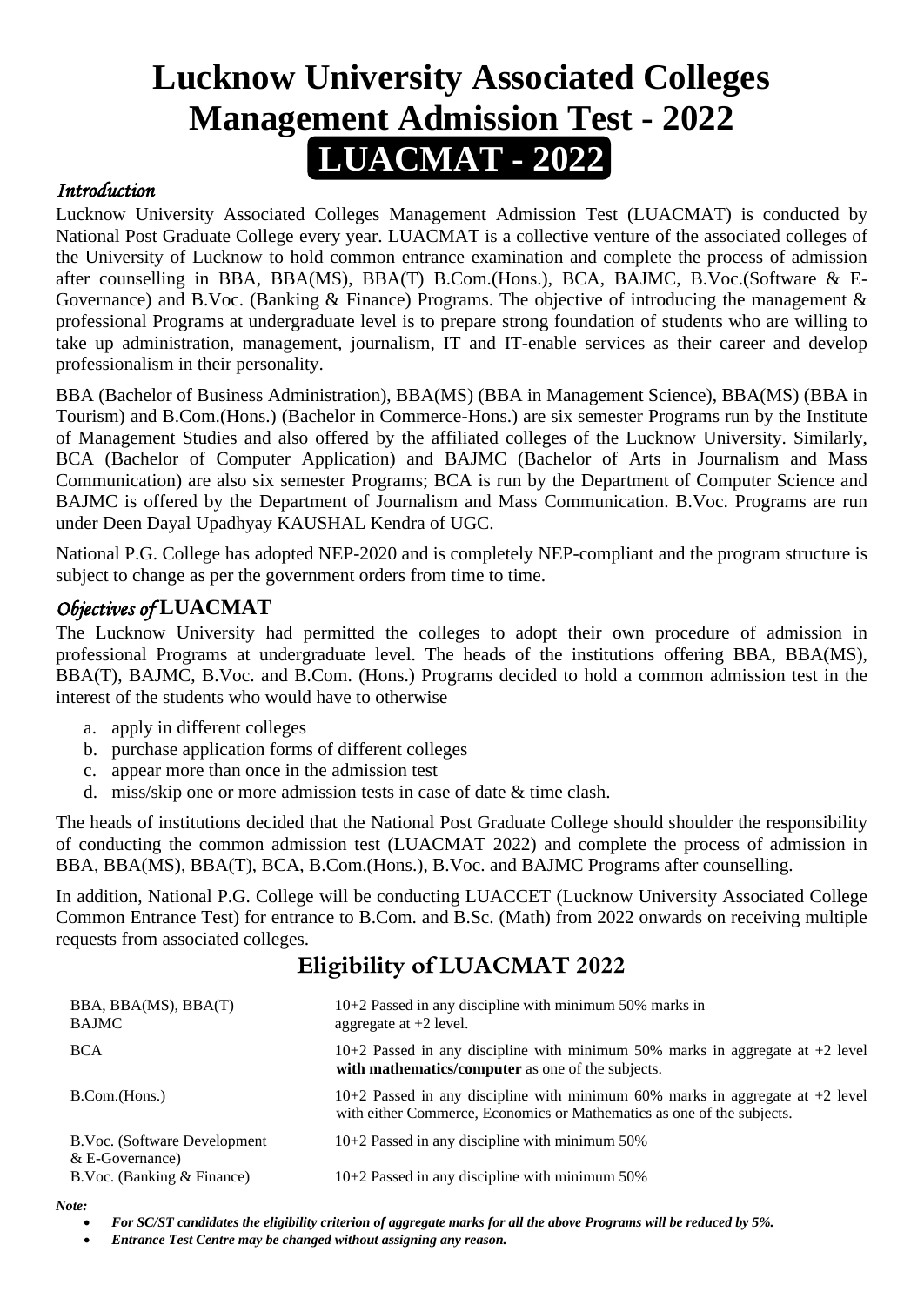## **National P.G. College: An Introduction An Autonomous College, CPE & Accredited by NAAC Grade 'A'** One of the participant Colleges of LUACMAT-2022

Established in the year 1974 by the then Chief Minister of Uttar Pradesh, late Chandra Bhanu Gupta, who also has the honour of being popularly known as the architect of modern Lucknow. National Post Graduate College is the apex institution of Moti Lal Memorial Society. The college makes sincere efforts to inculcate moral and social values in the students.

Situated close to the banks of river Gomti, the college has an impressive building **with hostel facility for boys & girls.** It has a large campus with lush green surroundings. With a total strength of 5500+ students (boys and girls), the college has **Arts including BAJMC, Commerce, Science, Electronics, Management and Computer Science Faculties.** The College also offers under-graduate and post-graduate programmes in Software Development and Banking & Finance under **Deen Dayal Upadhyay KAUSHAL Kendra.** The college has postgraduate Programs in Arts, Science and Commerce faculties. The college has a **one-year Post Graduate Diploma Program in Remote Sensing & GIS (PGDRSGIS)**. Under Deen Dayal Upadhyay KAUSHAL Kendra following skill development Programs are being offered. The Programs are **1. B.Voc. in Software Development & E-Governance, 2. B.Voc. in Banking & Finance and 3. Community College in Office Automation & E-Governance. 4. Community College in Banking & Finance, 5. M.Voc. in Software & E-Governance, 6. M.Voc. in Banking, Stocks & Insurance.** Semester System has been introduced both at UG & PG levels with a transparent examination and Evaluation system having continual internal evaluation system with CBCS and CGPA.

Aiming at achieving cent percent result in the examination, a well-qualified and hard-working faculty strives to put in its best to raise the standards of the institution under dynamic administration and energetic leadership. The library is well-equipped and well-arranged, fully automated & air-conditioned. Journals and other seminar papers are constantly added to the rich storehouse of research section. Keeping in tune with the modern age of digital technology and computer education, the college maintains balanced pace by housing **computer labs with latest software and hardware configuration.** Laboratories in the Science faculty and practical labs in the subjects of the Arts faculty are **well-equipped with latest instruments.**

The National Post Graduate College is an autonomous college of Lucknow University with grade 'A' accreditation from NAAC. In accordance with UGC guidelines the college successfully introduced Choice Based Credit System (CBCS) in undergraduate and post-graduate Programs as well. It is important to mention that CBCS system at PG level was introduced from 2014-15 with encouraging response from the students. CGPA system of awarding marks and grades and Multiple Choice Questions (MCQ) pattern of examinations are also in practice. With the introduction of CBCS, there are three categories of papers/subjects in each faculty. 1) Core (Six compulsory papers carrying four credits each) 2) Elective group of papers under CBCS from all the faculties carrying two credits each<sup>\*</sup> 3) Foundation courses<sup>#</sup>.

*Candidates having passed there 10th Class examination before 2018 are not eligible for seeking admission in UG Programs in National P G College.*

**<sup>\*</sup> The students are required to study one Elective subject from a pool in every even semester of his/her undergraduate programme. In all he/she has to earn at least 6 credits under the category of elective/CBCS subject to complete the degree course.**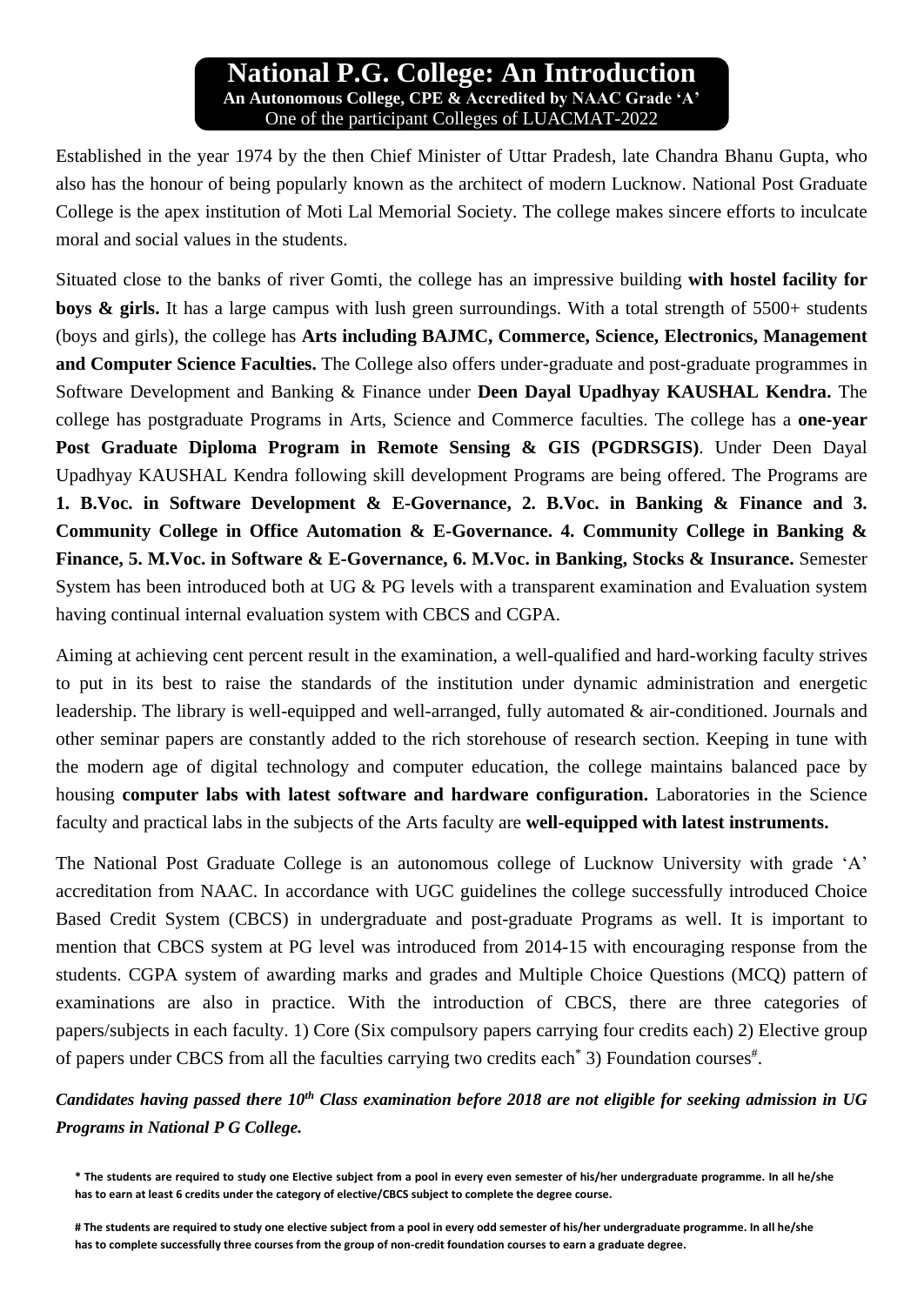# **Admission Test Format:**

The Admission Test for BBA, BBA(MS) and BBA(T) shall comprise of two papers, each of sixty minutes duration. The candidates would be required to answer 75 objective questions in each paper. Admission Test for BCA/B.Voc.(SD & EG) shall be of 90 minutes duration. There shall be 100 multiple choice questions. Admission Test for BAJMC/B.Voc. (Banking) shall be of 60 minutes duration with 75 multiple choice questions. Admission Test for B.Com.(Hons.) shall be of 90 minutes duration with 100 multiple choice questions. There shall be **no negative marking.**

# **Details of Papers**

## **BBA, BBA(MS), BBA(T) BVOC(Banking & Finance)**

#### **Paper I**

| There shall be 75 multiple choice questions from |     |
|--------------------------------------------------|-----|
| <b>General Studies</b>                           | 20% |
| Social Science                                   | 20% |
| Science                                          | 20% |
| Commerce & Management                            | 40% |

#### **Paper II**

| There shall be 75 multiple choice questions from |     |
|--------------------------------------------------|-----|
| General English                                  | 30% |
| Mental Ability & Reasoning                       | 50% |
| <b>Numerical Aptitude/Elementary Maths</b>       | 20% |

## **BCA/BVOC-Software Development & E-Governance**

| There shall be 100 multiple choice questions from |     |
|---------------------------------------------------|-----|
| General English                                   | 20% |
| <b>Elementary Maths</b>                           | 20% |
| Reasoning                                         | 15% |
| <b>Computer Science</b>                           | 30% |
| <b>General Studies</b>                            | 15% |

#### **BAJMC**

| There shall be 75 multiple choice questions from |     |
|--------------------------------------------------|-----|
| General English                                  | 30% |
| Mental Ability & Reasoning                       | 50% |
| <b>Numerical Aptitude/Elementary Maths</b>       | 20% |

#### **B.Com. (Hons.)**

| There shall be 100 multiple choice questions from |     |
|---------------------------------------------------|-----|
| <b>General Studies</b>                            | 15% |
| English                                           | 15% |
| <b>Numerical Aptitude/Elementary Maths</b>        | 20% |
| Commerce                                          | 50% |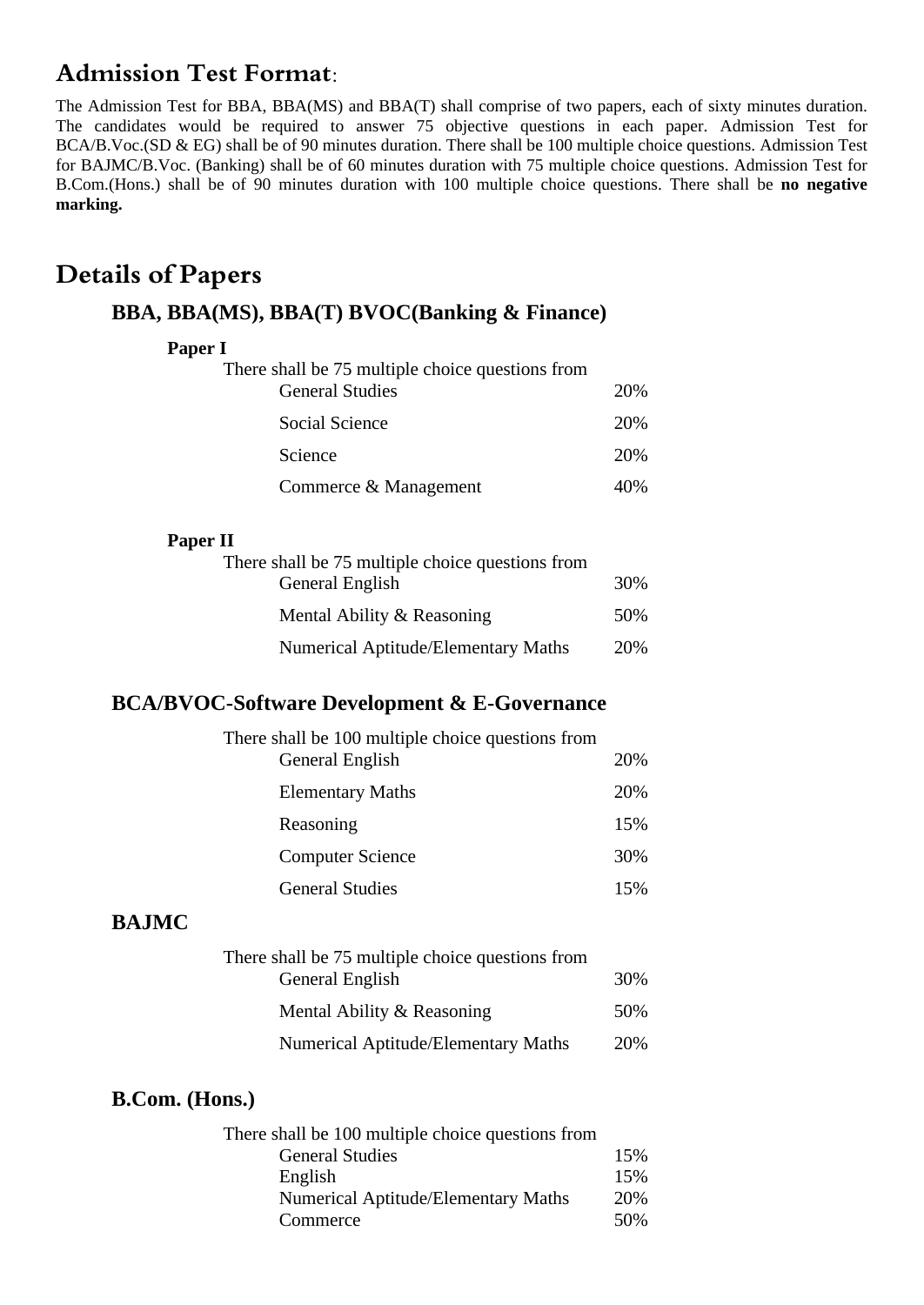# **Availability of Forms** (ONLINE)**:** website: www.admission.npgc.in

*Note: Copies of marksheets and certificates may not be attached with application form.*

*\** ₹*500 Registration,* ₹*500 Admission Process*

## **Programmes:**

Bachelor of Business Administration (BBA), BBA in Management Science (BBA(MS)), BBA in Tourism (BBA(T)), Bachelor of Computer Application (BCA), Bachelor of Arts in Journalism and Mass Communication (BAJMC) and B.Com. (Hons.) are all three-year (Six-Semester) Programs. At the successful completion of all semesters, Bachelor's degree in the respective faculty is awarded by the University of Lucknow.

**Bachelor of Business Administration (BBA)** is an exposure of students to Accounting, Business Law and Ethics, Economics, Finance, Management Information System, Marketing, Organizational Behaviour, Statistical Analysis, Effective Communication and a lot more. Studying business administration has become all the more relevant in the Indian context especially with the entry of multinational companies, banking and insurance services. The Program aims at developing leadership, co-ordination and team spirit with a view to preparing the students for higher studies in the field of management. French as a foreign language is also part of the curriculum.

**BBA in Management Science (BBA(MS))** aims at developing analytical strategies and decision making skills in the students. The Program focuses on communication skills and gives the students necessary exposure to contemporary issues of Finance, Marketing, Personnel, Human Resource Development & Management and Programming while the emphasis is on methodology and research-oriented issues with computer and quantitative techniques.

**Bachelor of Business Administration (Tourism) - BBA(T)** Tourism has become one of the largest industries in the world. As an industry, tourism is a highly complex discipline of study, as a number of branches offshoot from it. The objective of BBA(Tourism) is to prepare students to meet the ever-growing demands and challenges of tourism industry. The tourism industry encompasses in it hotel management, Airlines, Cargo, tours and travel operations, food and so on.

**Bachelor of Computer Application (BCA)** The curriculum of Bachelor of Computer Application has been designed to cater to the needs of modern age. It gives an early start to those who are interested in taking up programming and computer designing as their career. The Program aims at developing Communication Skills and Numerical and Programming aptitudes. Elementary Mathematics and Electronics are integral parts of the curriculum.

**Bachelor of Arts in Journalism and Mass Communication (BAJMC)** There is a boom in Print and Electronic Media, with a number of regional, national and international newspapers, TV and radio channels and webcast being set up to reach the masses. A Bachelor Degree in Journalism and Mass Communication (BAJMC) offers unlimited exciting opportunities. Reporting and editing in Newspapers/Magazines, broadcasting production, anchoring and news reading on television channels, animation, video game designing, digital video and film editing, are some of the numerous ways to make media a creative and exciting career.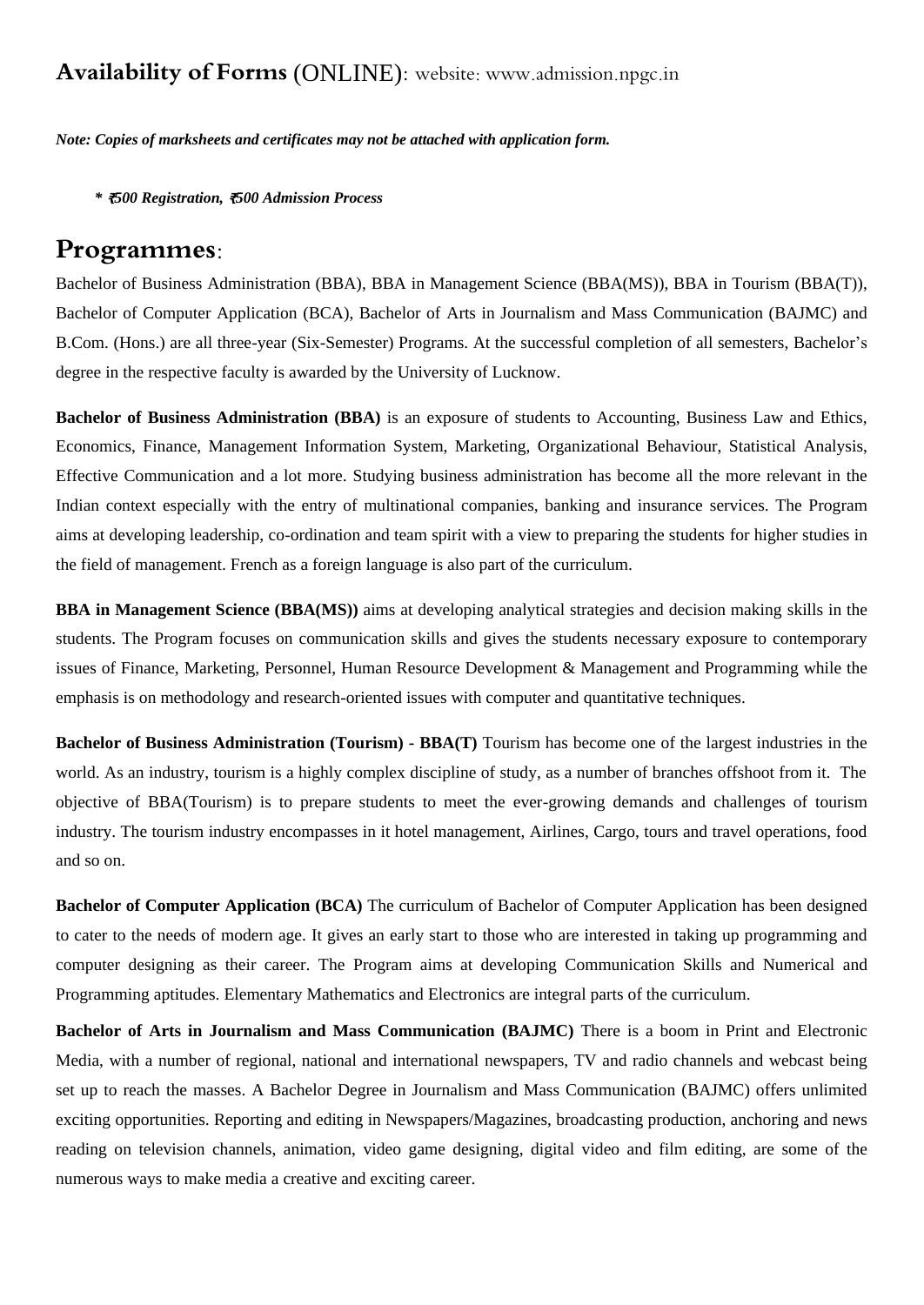**Bachelor of Commerce (B.Com. Hons.)** The Program has been designed keeping in mind the professional guidance needed by the students for pursuing Programs like MBA, CS, CA and ICWA. Subjects like Cost Accounting, Taxation, Financial Mathematics and Business Statistics train them in commercial aspects of managing a business establishment. Subjects like Psychology and Communication help them in grooming their personality too. German/French as a foreign language is also part of the curriculum.

**B.Voc. in Banking & Finance** is a three-year six semester programme (with multiple-exit provisions at the end of every year) leading to a bachelor degree. The Program aims at developing a holistic competency and skill in the field of banking, finance, stocks, insurance, risk management and everything that concerns management and safe handling of cash and investments in any form. On completion of the Program, the student is expected to have the knowledge, skill and expertise of a banker and a professional aptitude in the field of banking and finance. The curriculum will include subjects such as basics of banking, managerial communication and soft skills, computer skills, banking environment and banking operations, credit risk management, banking laws and regulations, Indian financial system, financial planning and business ethics, mutual fund management, retail banking, treasury management, atm/debit/credit card system, E-banking, IT and banking, demat, foreign exchange, NBFCs, functioning of stock exchanges etc.

**B.Voc. in Software Development & E-Governance** is a three-year six semester programme (with multipleexit provisions at the end of every year) leading to a bachelor degree. The Program aims at developing capabilities of a highly skilled software developer and customizing and implementing E-Governance in different walks of life. E-governance is a plan to provide all government services to the public electronically. The 11th report of the Second Administrative Reforms Commission, entitled "Promoting E-Governance - The Smart way Forward", established the government's position that an expansion in E-Government is necessary in India. E-governance is something that is fast emerging and bringing revolutionary changes in our day-to-day functioning. The curriculum will develop skills in the students as creating a well agreeable environment for E-governance. Customized software development shall always remain in demand in the fast ever growing global economy. The Program is designed to create web-designers, software developers and IT professionals. The curriculum will include subjects such as introduction to information theory and application, computer languages, c++, java, php, asp.net, multi-media, communication, corporate behaviour, data management system, MIS, concepts of signal, basics of electronics, hardware, networking & networking protocol, switching web hosting, E-governance, digitization and management of records, implementing digitalization in various departments of administration, public involvement and E-governance etc.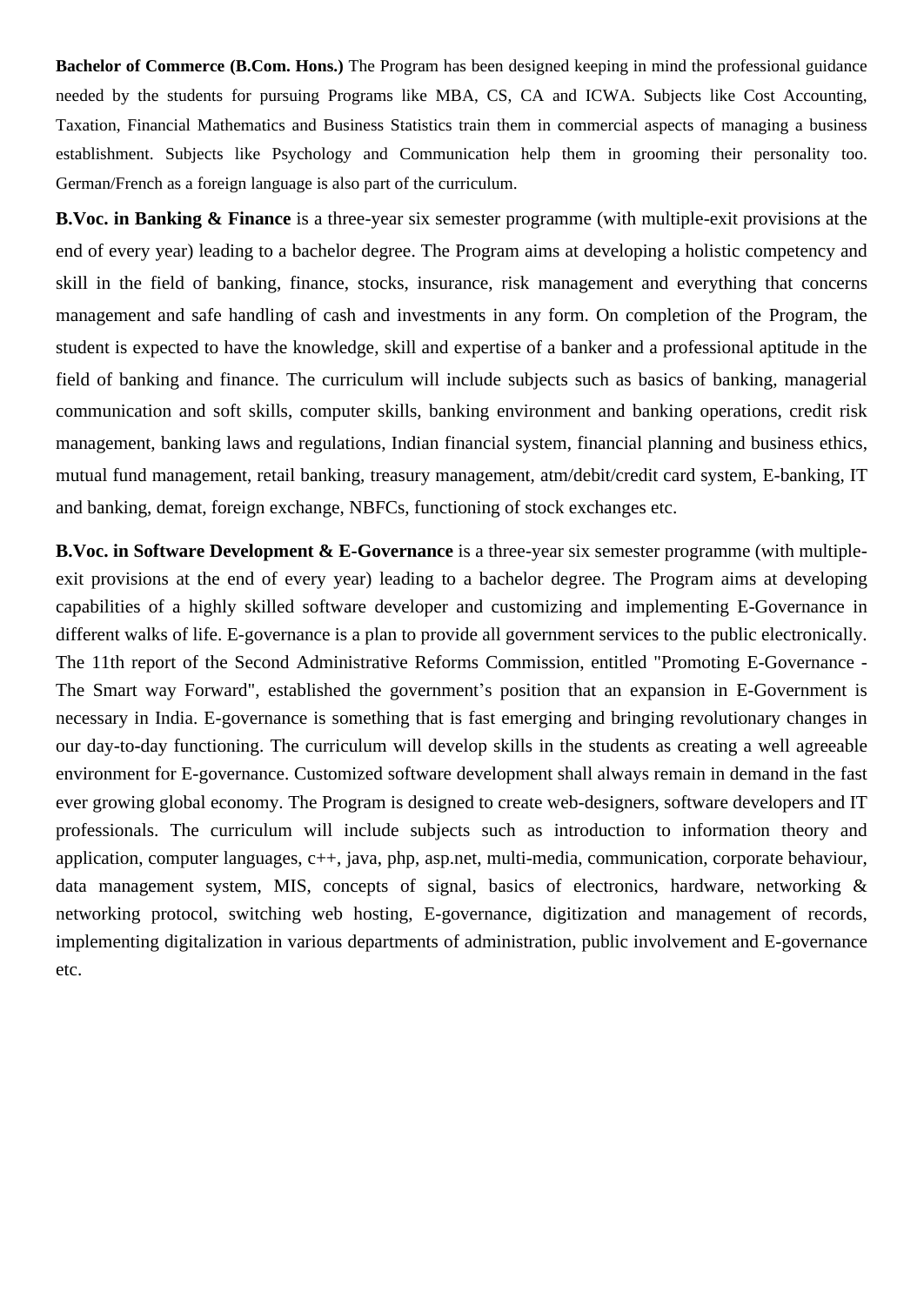# **Program Fee & Counselling Procedure:**

Successful candidates of LUACMAT 2022 (written examination) would be required to bring the following at the time of counselling

- a. \*Pay order/Demand Draft in favour of *National P G College* payable at Lucknow:
	- i. BBA/BBA(MS)/BBA(T) ₹ 32,000/- (₹ Thirty Two Thousand Only)
	- ii. BCA ₹ 31,000/- (₹ Thirty One Thousand Only)
	- iii. BAJMC ₹ 32,000/- (₹ Thirty Two Thousand Only)
	- iv. B.Com. (Hons.) ₹ 28,000/- (₹ Twenty-Eight Thousand Only)
	- v. B.Voc. (SD & EG) / B.Voc. (Banking & Finance)  $\overline{\tau}$  19,000/- ( $\overline{\tau}$  Nineteen Thousand Only)
- b. Counselling fee ₹ 400 (Cash).
- c. Original mark-sheets and certificates of class X and class XII for verification.
- d. Photocopies of mark-sheets and certificates of class X and class XII (self-attested).
- e. Character Certificate and Transfer Certificate in original from the head of the institution from where the candidate passed his/her last examination as regular candidate. TC and CC in original shall have to be submitted/surrendered at the time of counselling.
- f. Original Caste Certificate issued by Competent Authority for claiming reservation under Government Rules.
	- *Note:*
- *1. Fee mentioned above is per semester.*
- *2. Fee given here in above is subject to change at the time of admission.*
- *3. The fee for the Programs being offered by National P G College (inclusive of all except caution money).*
- *4. The fee for other colleges may differ from the above. The Colleges may charge/adjust additional/extra fee from the above mentioned fee structure. The candidates recommended for admission in colleges shall be required to pay Caution Money (refundable) decided by the college, revised fee/Balance Semester fee; University examination fee to be decided by the University of Lucknow.*
- *5. Request for Cancellation of admission and Fee refund may be made to National P G College within seven days from the date of fee payment. After the expiry of seven days (except for National P G College) candidates are required to submit their fee refund request directly to the college allotted to them. Fee refund requests shall be subject to the policies of the colleges allotted to the candidate. National P G College will entertain fee refund request only within seven days from the date of depositing the fee.*
- *6. For all Legal issues related to National P G College, appropriate courts of Lucknow shall have the jurisdiction.*
- *\* Admission fee may also be paid through debit/credit card/internet banking (Banking Service Charge additional).*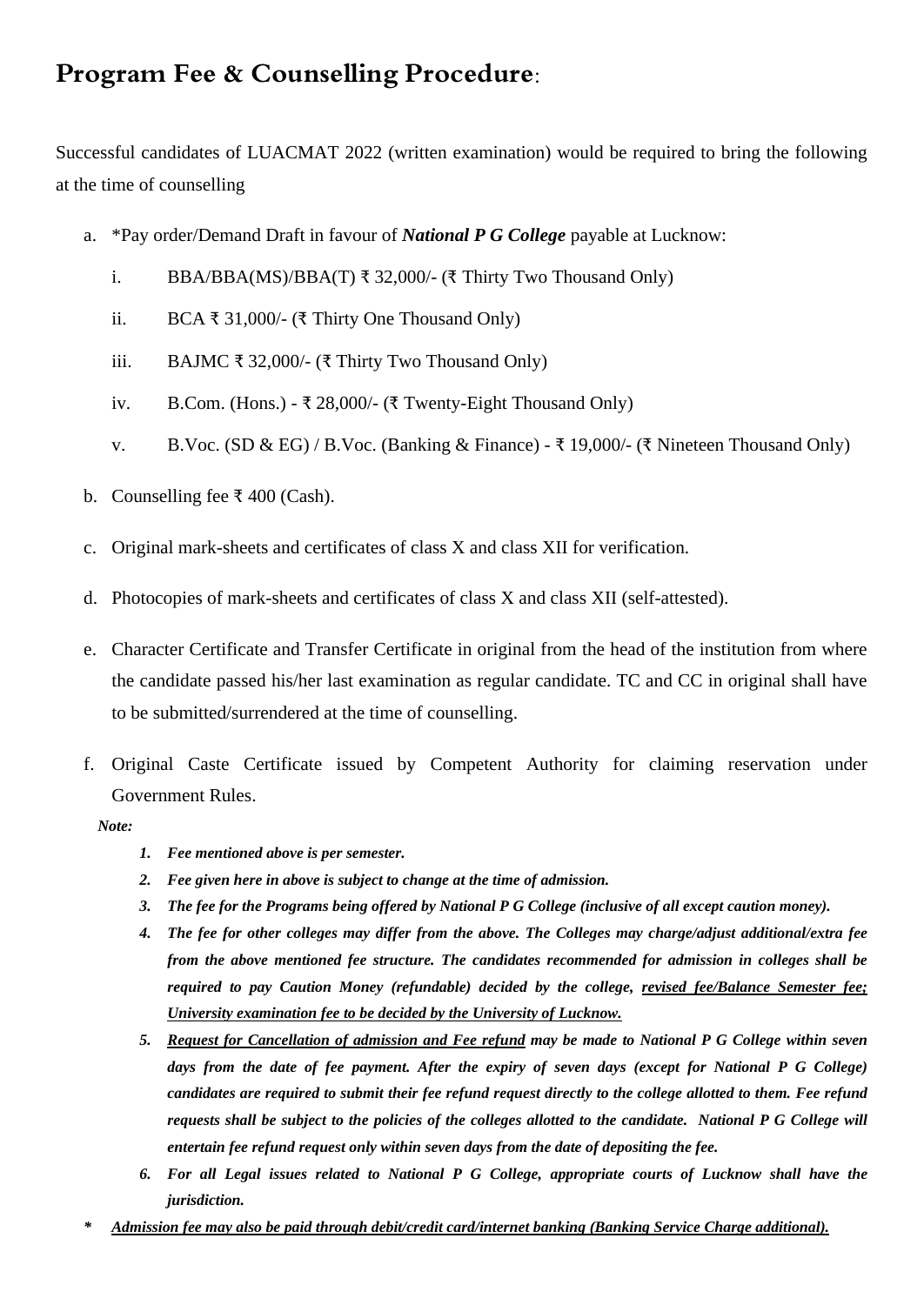# **PROFILES OF PARTICIPANT COLLEGES LUACMAT-2022**

## **College of Innovative Management & Science**

College of Innovative Management & Science (CIMS) is an Associate institute of IMRT Business School envisaged as a destination for the most talented and promising students, since its inception in 2008. Located in the heart of the city, the institute has been conferred with A+++ Excellent Business School award. The college inculcates value that prepares a student for academic excellence through the paths of critical thinking, a professional work ethic and the determination to be accountable. A well defined vision, highly committed mission and dedicated leadership make IMRT/CIMS to be one of the best Management Colleges in Lucknow.

IMRT offers students, who come from diverse backgrounds, the widest possible scope and opportunity for academic exploration and all round growth.

State of the art infrastructure with Wi-Fi and AC facilities, highly qualified and competent faculties, Vibrant industry interface, Soft Skill training to students for overall personality development, In campus separate hostel for Girls & Boys, Scholarships to meritorious students, Provision of Bank Loan, Free guidance for UPSC and other competitive exams to the meritorious students are provided.

**Programs:-**

**BBA, B. COM. (Hons.), B.C.A, B.COM, B. Ed.& B.T.C. ( AFFILIATED TO LUCKNOW UNIVERSITY) Email ID – [info@imrt.edu.in](mailto:info@imrt.edu.in)**

**Website: [www.imrt.edu.in](http://www.imrt.edu.in/)**

**Contact No. – 9889191505, 8417000705**

**Address: Vipul Khand-6, Gomti Nagar, Lucknow.**

# **HIMALAYAN GROUP OF INSTITUTIONS**

#### THE HIMALAYAN MAHAVIDYALAYA

HIMALAYAN GROUP OF COLLEGES was established in 2008. The programs at Himalyan Mahavidyala are affiliated to University of Lucknow. The main campus of the group is situated near Banke Nagar Chauraha, Kumrahawa Road BKT, Lucknow. The aim of establishing HGI was to provide affordable and accessible education to people of all society. The enrolled students are given course books specially prepared by renowned writers based on instructional principles.

"THE HIMALAYAN PUBLIC SCHOOL SEVA SANSTHAN is the society, behind the great success of the HIMALAYAN GROUP OF COLLEGES.

The lush green & clean environment of the campus also resembles with the Himalaya & gives students an opportunity of peaceful learning in the campus. It is spread over 30 Acres of land and is promoted by educationists and professionals.

It is located near Bakshi ka talab, Lucknow which is only 30 minutes' drive from the Charbagh Railway Station, Lucknow. The objective of the different institutes of Himalayan group is to promote professional education, research, in Engineering, Management, Education & Pharmaceutical Sciences, so as to cater the industry ready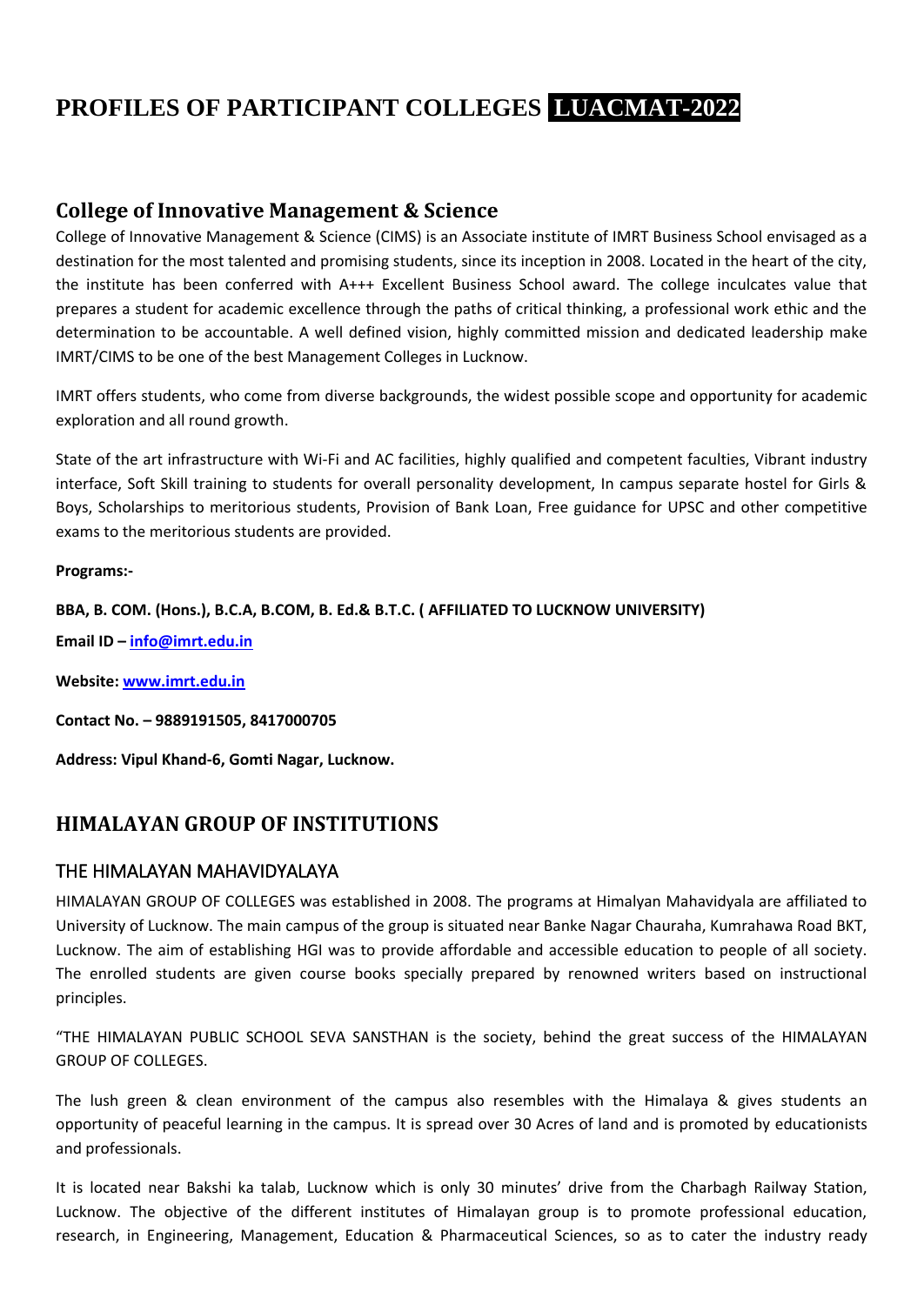Professionals as per the needs of, engineering, software, hardware, medical pharmacy, managerial, educational personnel required for the country & whole world.

Apart from curricular and extra-curricular activities during the academic year, the HGI students actively participate in the co-curricular activities by arranging educational and literary seminars, workshops, and conferences, attended by the students and faculties of the college.

In the past many of our management students got selected in the job fair 2021-22 conducted in our institute.

#### **Programs:**

**B.TECH. (Branches - CS, AG, EN, EC, ME, CIV), B.Pharma., BBA, MBA, DIPLOMA ENGG (Branches – ME , ME (P) , CIV , ELECTRICAL), D.Pharma., ITI (Fitter & Electrician), D.EL.Ed.**

**E-mail: [hitmlkoedu465@gmail.com](mailto:hitmlkoedu465@gmail.com)**

**Website: [www.hitmlucknow.ac.in](http://www.hitmlucknow.ac.in/)**

**Contact: 6307998507**

**Address: Banke Nagar Chauraha Bakshi Ka Talab (BKT), Lucknow-227005**

## **Integral & Innovative Sustainable Education College (IISE College)**

(Associated to University of Lucknow)

The class and culture of Integral & Innovative Sustainable Education College (IISE College), Lucknow is as rich as the city in which it is located. IISE College offers BBA, BCA, BAJMC and B.Com. programs. It is not merely a Management, IT and Mass Communication College, but an Institution that acts as a conversion centre where budding professionals are transformed into potential professionals equipped with all necessary skills and ethics required to succeed in the respective industries.

IISE College is committed towards offering quality education and ensuring placements for students at a very affordable fee. Its sprawling lush green campus offers students who can look beyond the realm of usual concrete jungles and study in the lap of nature. We, at IISE College, focus on holistic development of the students by providing them exposure-based Management, IT and Mass Communication education. With consistent efforts, we convert our students into rich human resource and this metamorphosis ultimately leads the students to success. IISE College's concern for the welfare of its students lies in its inherent philosophy  $-$  'of the students, for the students, by the students,'

#### **Programs: BBA, BCA, BAJMC, B.Com.**

**E-mail: [iisecollege@rediffmail.com](mailto:iisecollege@rediffmail.com)**

**Website: [www.iiseindia.com,](http://www.iiseindia.com/) [www.iise.in](http://www.iise.in/)**

**Contact: 8707038001, 7236002222**

**Address: Integral and Innovative Sustainable College (IISE College), Kanchana Bihari Marg, Kalyanpur, Lucknow 226022.**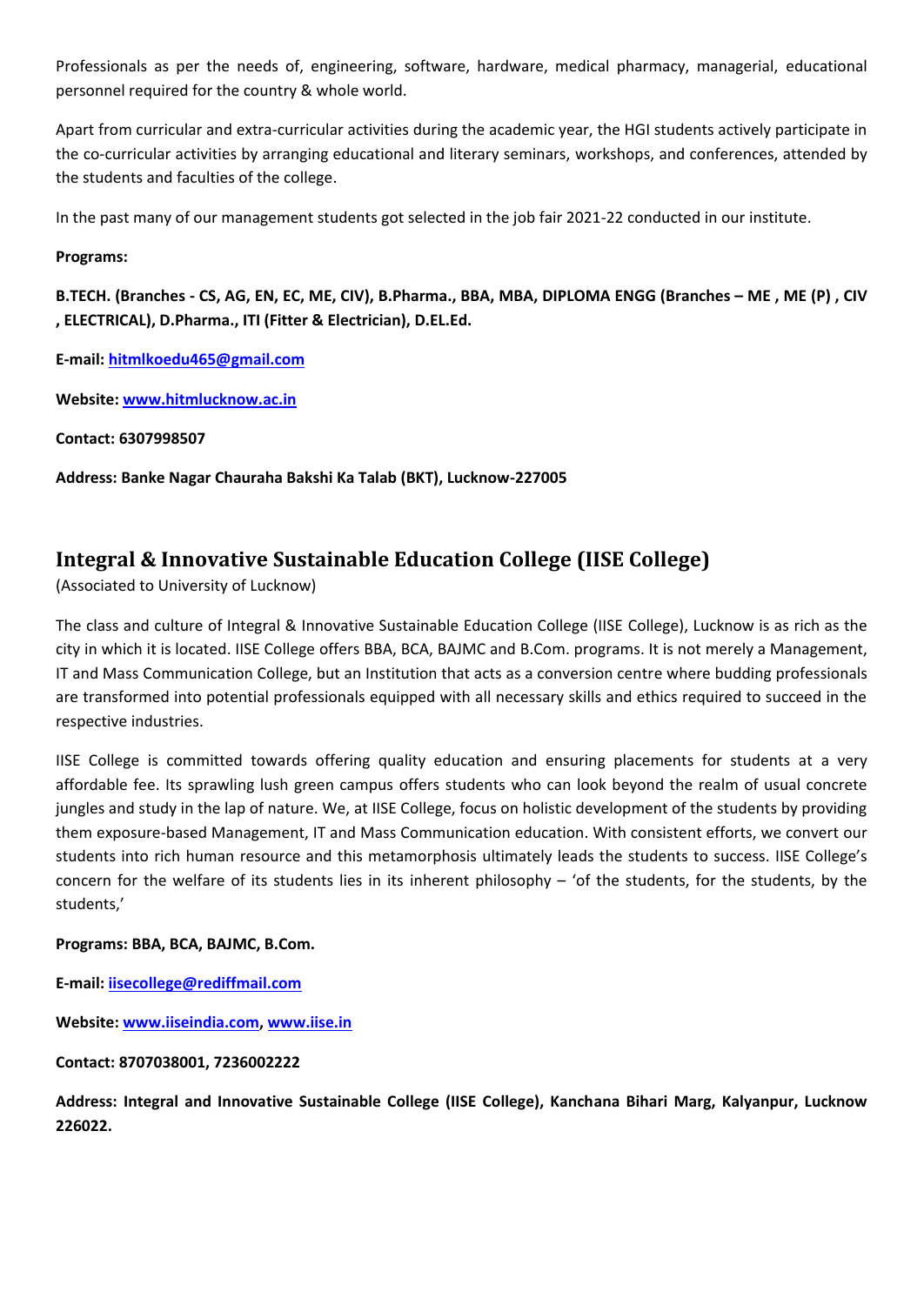# **Lucknow Public College of Professional Studies**

(A Unit of Lucknow Public Schools and Colleges)

The Lucknow Public College of Professional Studies (LPCPS) has set stage for new achievements for the Institution and its student. LPCPS is committed to impart world class professional education with continuously evolving adaptation strategies to suit the modern professional management systems in order to bridge the gap between industrial and business field.

LPCPS offers a bouquet of additional advanced courses that are an add-on for your professional growth. Grooming classes with additional benefits and no hidden costs, comprising of Mahendras' classes for the preparation of competitive exams, CAT classes, NCFM, PDP, Animation, Python, Computer certification course by IIT Mumbai, Tally, WUSU and many others. Apart from this, there are several clubs like dance club, drama club, music club, sports club, AI club, media club, anchors' club etc. that polish the skills of the students.

The institute thrives on making student a well-groomed individual; ready to be employed personnel. Hence. a placement cell. The placement cell is continuously working in the area of campus placements, walk-ins, PIs etc. Institute has been successfully conducting Rashtriya Job Festival every year which witnesses a number of companies at a single platform bringing overall an effective placement drive. A number of students are being selected in JAM from the Faculty of Science.

The institute has a sprawling lush green campus and is located in Gomti Nagar. It has a state-of-the-art infrastructure, in a panoramic location with peaceful and conducive academic environment.

#### **Programs:- BBA, BCA, B.Com (Hons.), B.Com, B.Sc.(M), BAJMC**

**Email: infolpcps@gmail.com,** 

**Website: www.lpcpsportal.com** 

**Contact No.: 9044059024, 9235311061**

**Address: Vinamra Khand, Gomti Nagar, Lucknow.** 

# **Modern Girls' College of Professional Studies**

Modern Girls' College of Professional Studies is one of the premier colleges imparting professional education to girls, situated at Gomti Nagar, recognized by the University of Lucknow to run BBA, BCA, B. Com (Hons.) and BAJMC programmes. The College is well recognized for its excellence in studies, exemplary discipline and extra-curricular activities. The college is equipped with air-conditioned lecture theaters and also has its very own internet radio. **"Radio Modern"**, managed and operated by the students themselves under the mentorship of RJ Veraa. Above and beyond, excellent job opportunities are made available to the students through job fairs and placement activities all the year round. Recently organized **"Mega Job Fair - 2022"** was also a grand success. The college also provides classes to the students preparing for CAT/ MAT/ XAT and Banking. Transport facility is also available.

#### **Facebook: fb.com/mgcpslucknow**

**Instagram: instagram.com/mgcpslucknow**

**Website: www.mgclko.org.in**

**Contact No.: 8127366406/ 07/ 08/ 10**

**Address: Viram Khand-5, Gomti Nagar, (Adjacent to Modern Academy), Lucknow**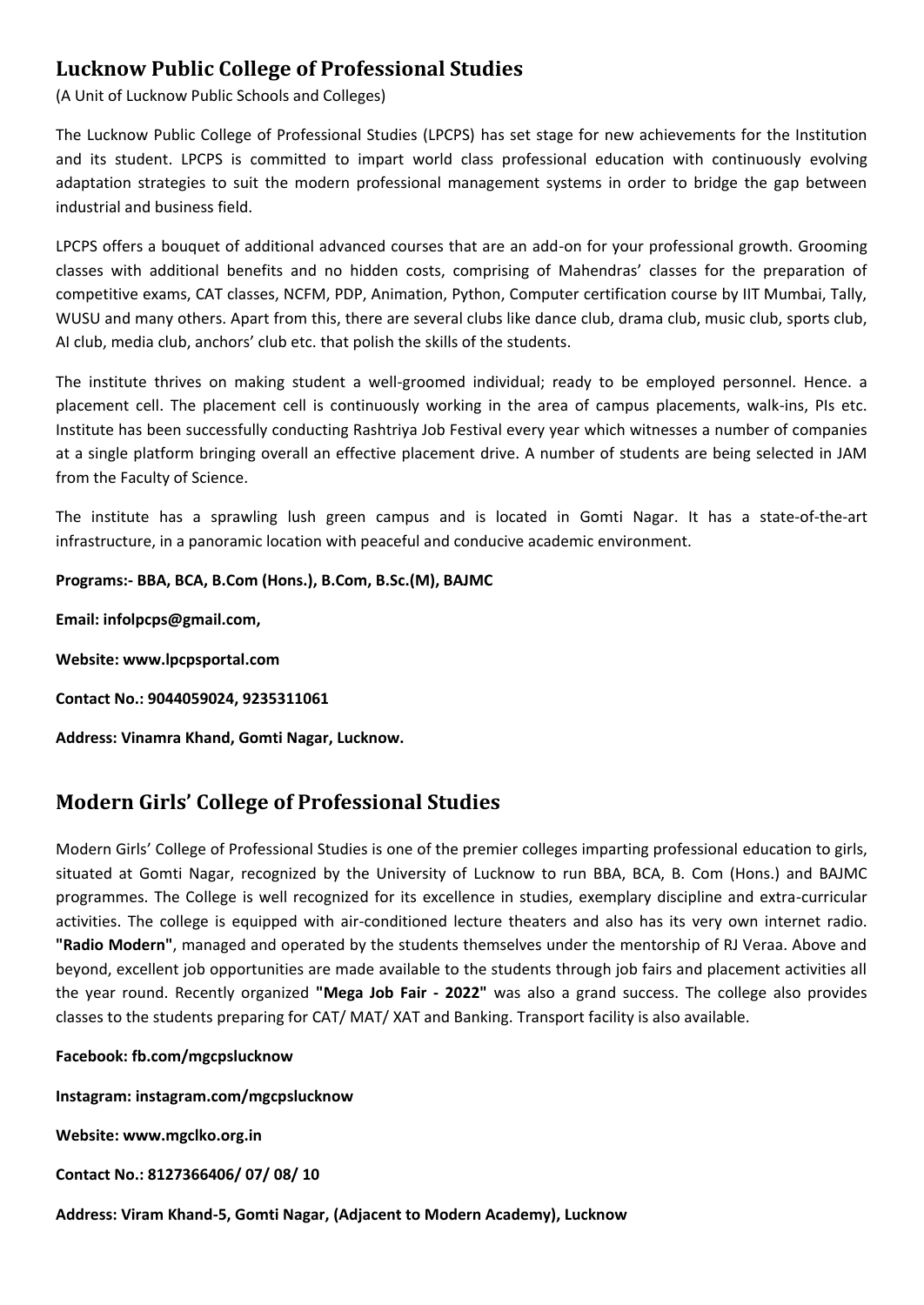# **SCHOOL OF MANAGEMENT SCIENCES, LUCKNOW**

School of Management Sciences commenced its operations in the year 2008, offering professional programmes in Management, Commerce & Computer streams. Due to the quality of Education SMS Lucknow has earned B++ Grade by NAAC.

The Institute offers summer training & final placement assistance to eligible students. Some of the BBA & B.Com (Hons) students are placed with starting package of 3.5 Lakhs

#### **SALIENT FEATURES**

- Experienced Faculty Members
- Practical Oriented Pedagogy including Case Study & Projects
- Guest Lectures from Industry Experts
- Conferences / Seminars
- Publication of UGC approved National Journals
- Regular Industry Visits
- Under Lucknow University, the exam results of SMS students have been 100% year after year
- Separate Boys & Girls Hostel
- Bus facility for students

#### **Program:**

**BBA, BCA, B.Com., B.Com.(Hons.), B.Voc. (Software Development) Email-Id: registrar@smslucknow.com Website: [www.smslucknow.com](http://www.smslucknow.com/) Contact: 9792633331, 9506033170 Address: PO : Kasimpur Biruha, Sultanpur Road, Near Gosainganj, Lucknow-226501**

## **SHERWOOD COLLEGE OF PROFESSIONAL MANAGEMENT**

Sherwood Educational group was founded in the year 1989 by a visionary man Er. K.B. LAL. SHERWOOD COLLEGE OF PROFESSIONAL MANAGEMENT (SCPM) is the part of Sherwood Educational group to cater technical education. College is having programs like BBA, BBA-(Tourism), BCA, B.Com. (Hons), B.Com.

The sprawling campus is located at prime location in the heart of the city Indira Nagar Sector 25, Lucknow and covers over 1.5 acres area. Pristine surrounding, peaceful ambience, medical facilities, banking infrastructure, modern computer lab, library with more than fifteen thousand titles, sports and game facilities, spacious auditorium with seating capacity of around 400 people, well furnished separate hostel for both boys and girls.

The college focuses on balancing of academics & extra-curricular activities. Every year students get placement in companies like ICICI, HCL, Wipro, Concentrix, Byju's etc.

**E-mail: [scpm@sherwoodindia.in](mailto:scpm@sherwoodindia.in)**

**Website: [www.sherwoodindia.in](http://www.sherwoodindia.in/)**

**Contact: 8887497861, 9415301315, 9935961228**

- **Address: Sector-25 Indira Nagar, Lucknow**
- **Programs: BBA, BBA-(T), BCA, B.Com. (Honors) & B.Com.**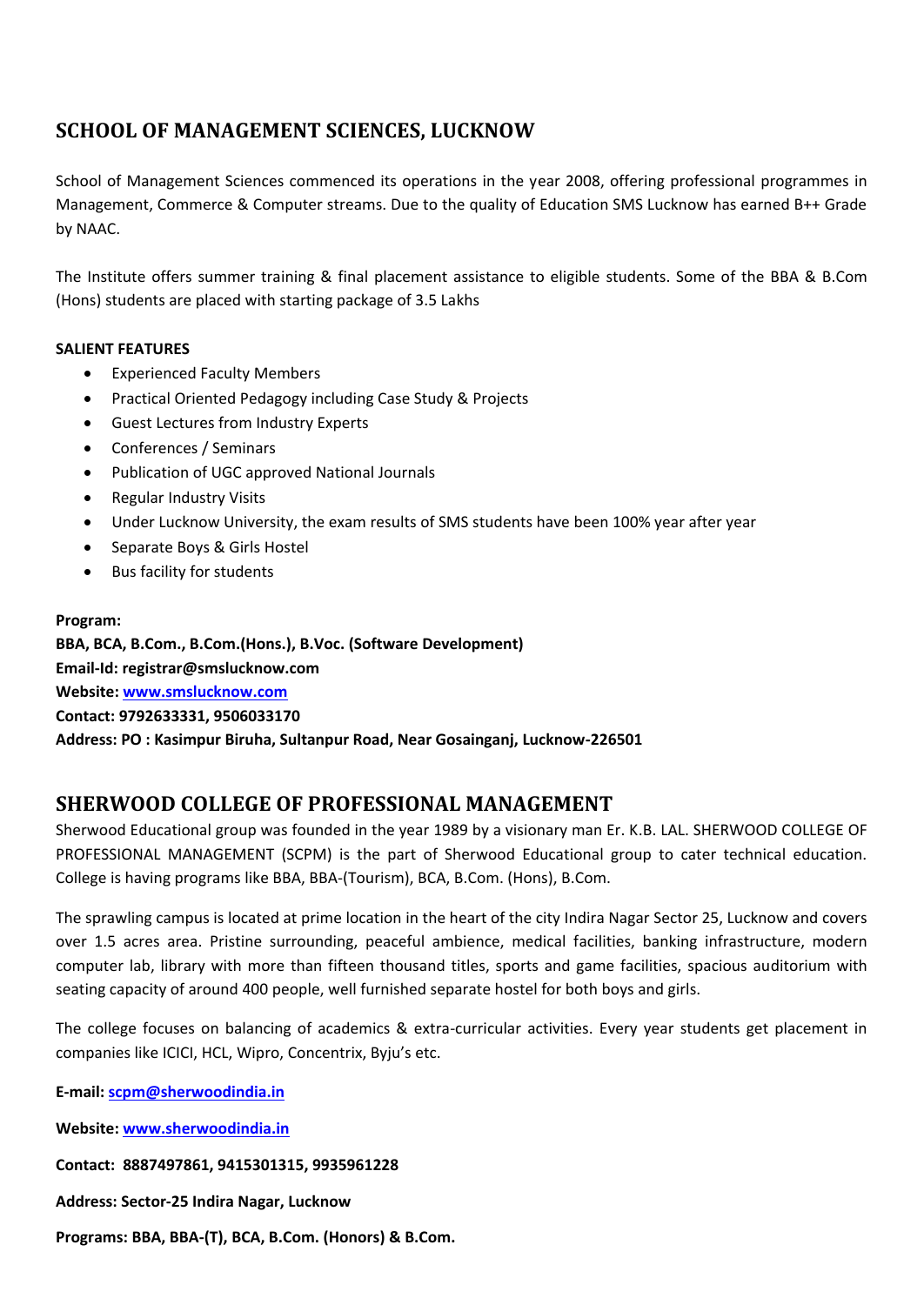## **SHRI RAMSWAROOP MEMORIAL COLLEGE OF MANAGEMENT**

(Permanent Affiliation with Lucknow University)

Shri Ramswaroop Memorial College of Management is one of the leading institutes of higher education in Uttar Pradesh.

Established by two IIT Kanpur gold medalists, Mr. Pankaj Agarwal Mrs. Pooja Agarwal, the group of Institution is driven by the dream of building future on the strength of youth fortified with best professional & training Institute.

The College offers a spectrum of degree programs in domain of Computer Application & Management.

It provides ample opportunities of studying & training by experienced faculty members and is equipped with state of art of classrooms, presentation rooms, labs people soft ERP system, library facilities, banking facilities, transportation facilities, hostel facilities including cafeteria.

The College has an outstanding record in placement activities and in academic curriculum. An equal emphasis is also given on co-curricular activates in the campus for holistic development of students to face modern global challenges of present time.

#### **Program: BBA, BCA, B.Com.(H)**

#### **Phone: 9839010407, 9839210067, 9554953776, 8840178789, 945133613, 9793806620**

**E-mail: [bbabca.srmcm@gmail.com,](mailto:bbabca.srmcm@gmail.com) [registrar@srmcem.ac.in](mailto:registrar@srmcem.ac.in)**

#### **Website: [www.srmcm.ac.in](http://www.srmcm.ac.in/)**

Fee (Per Semester\*) As per guidelines of University of Lucknow.

\*Caution Money (Refundable), Enrollment Fee and Examination Fees etc. as applicable will be charged at the time of admission.